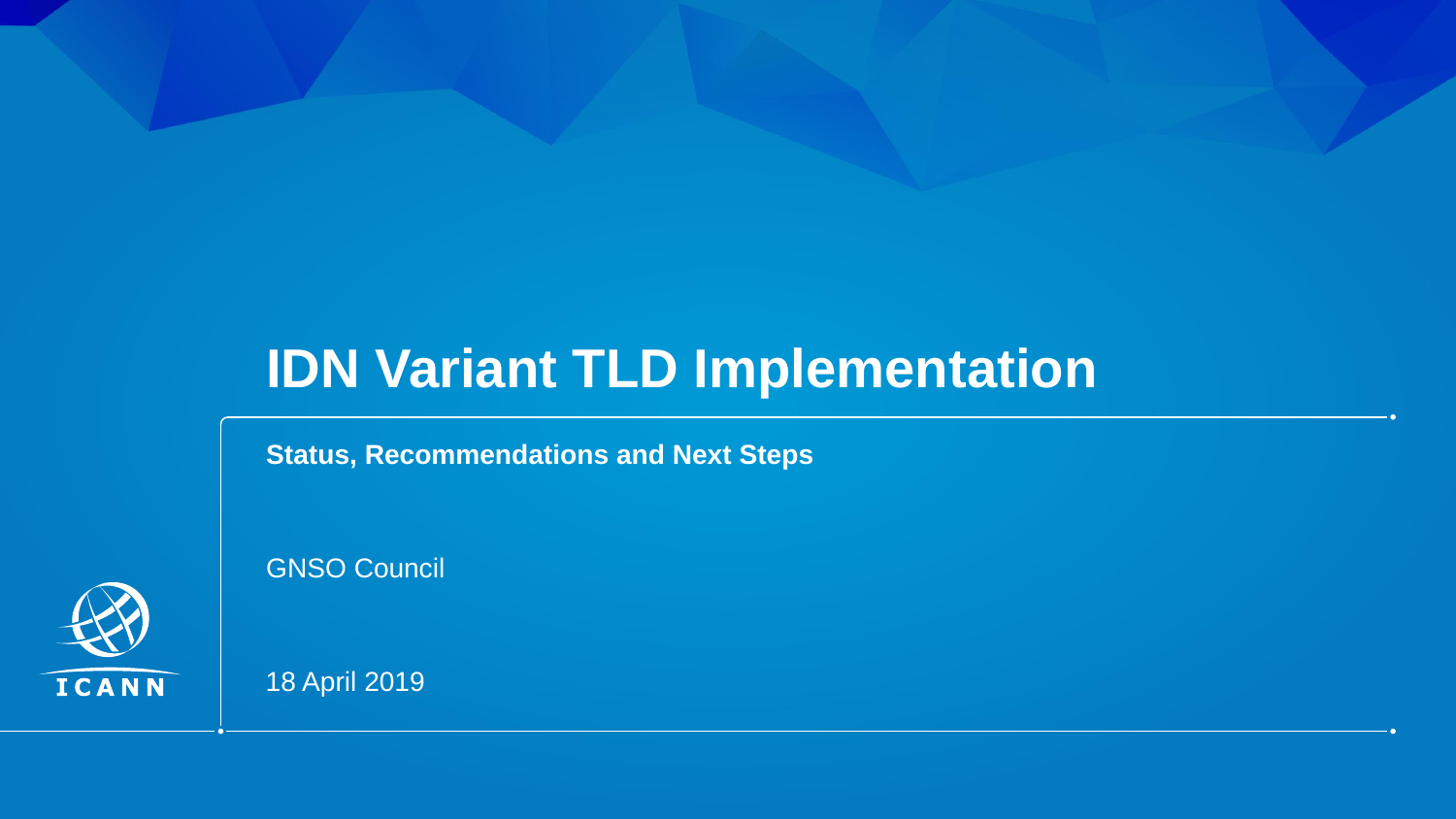- What:
	- 1. Understand
		- 1. IDN variant top-level domains (TLDs)
		- 2. Status of IDN variant TLDs
		- 3. Next steps for GNSO
- Why:
	- IDN variant TLDs are needed by the community
	- Requires consistent policy for implementation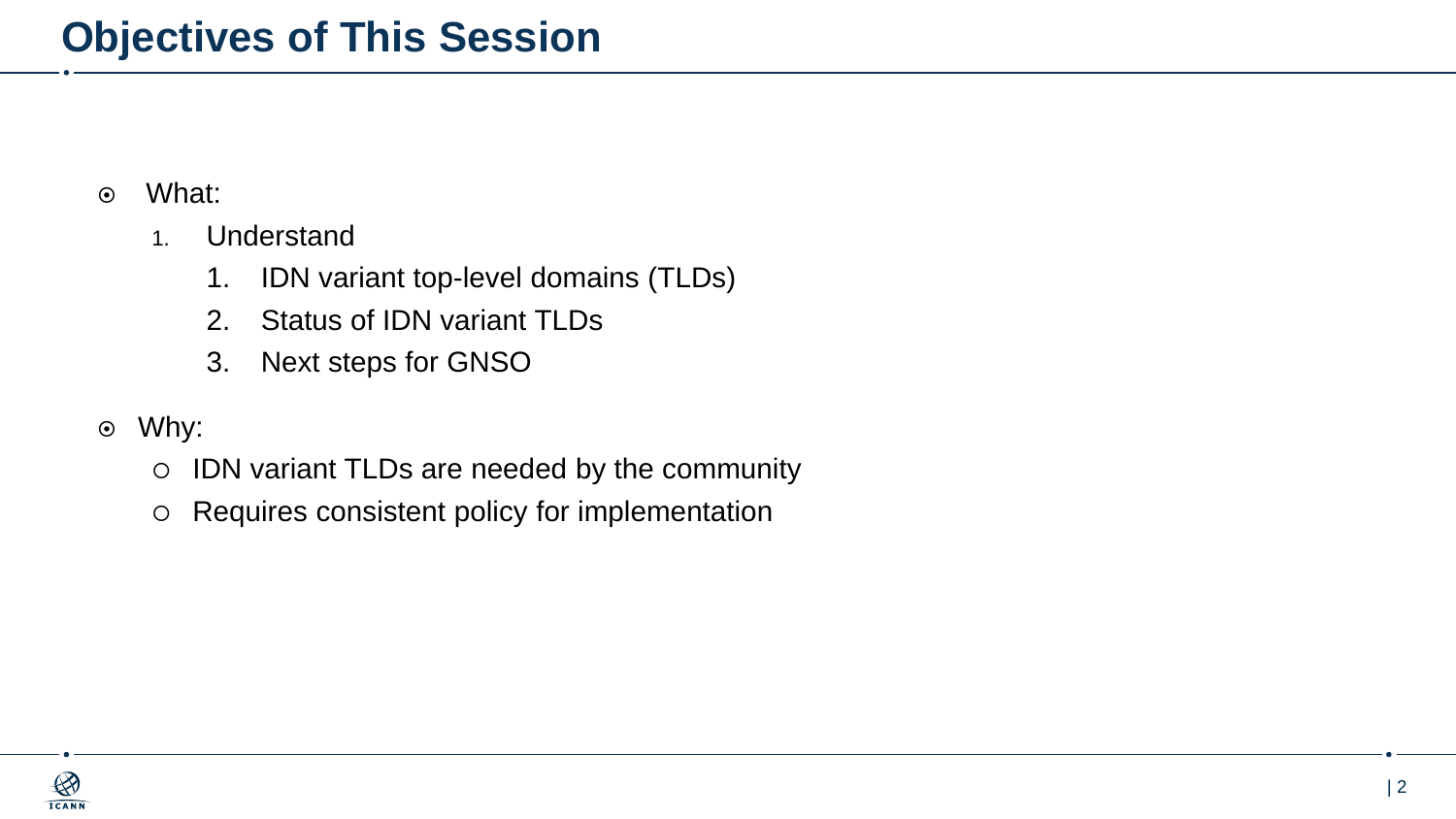## **The BIG Picture for IDNs: Usability with Security and Stability**



*IDNA2008 expects registries at all levels will reduce opportunities for confusion by restricting characters or using variant techniques*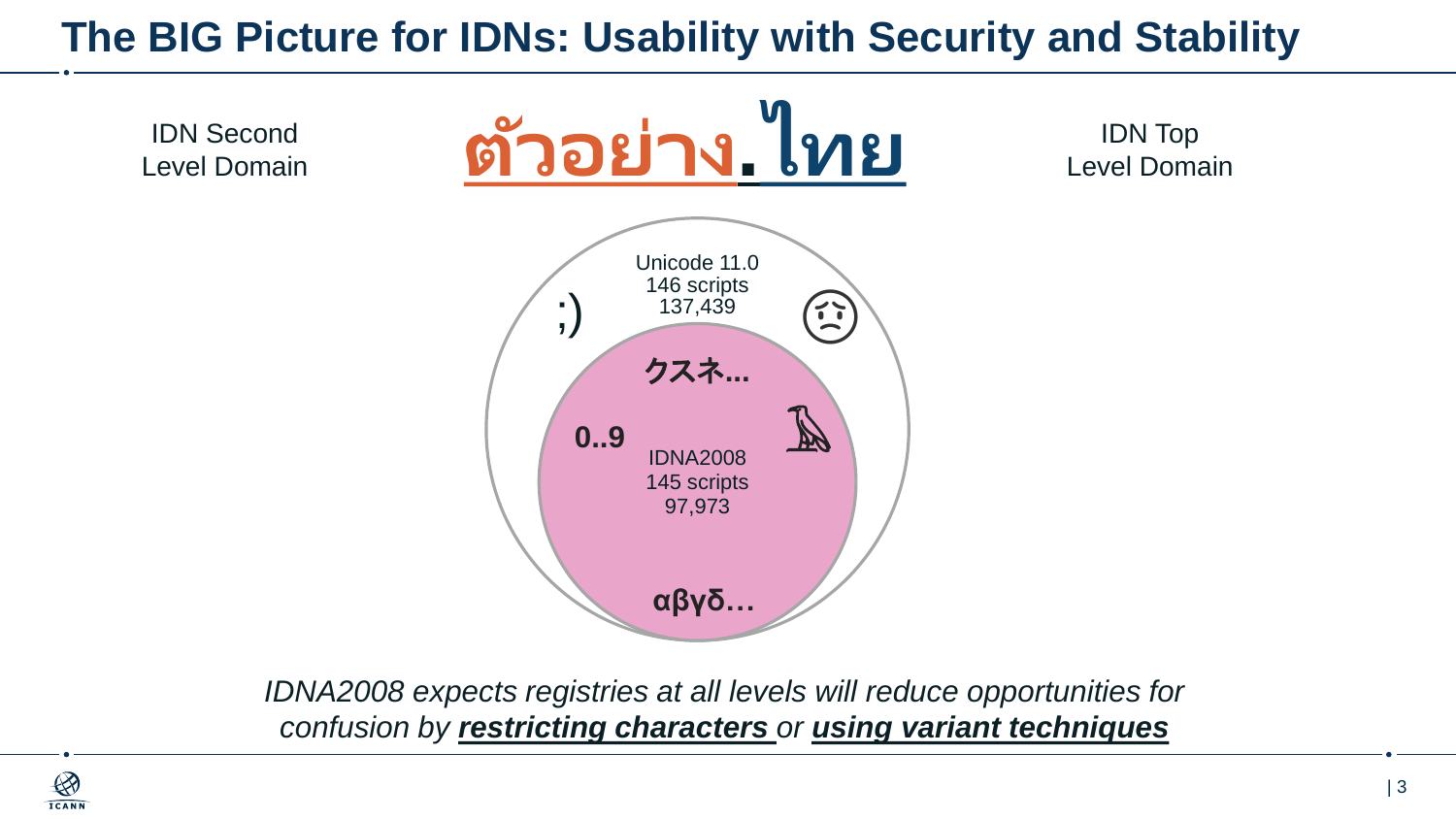## **The BIG Picture for IDNs: Usability with Security and Stability**



 $\bigotimes$ **ICANN** 

IDN Top Level Domain

*IDNA2008 expects registries at all levels will reduce opportunities for confusion by restricting characters or using variant techniques*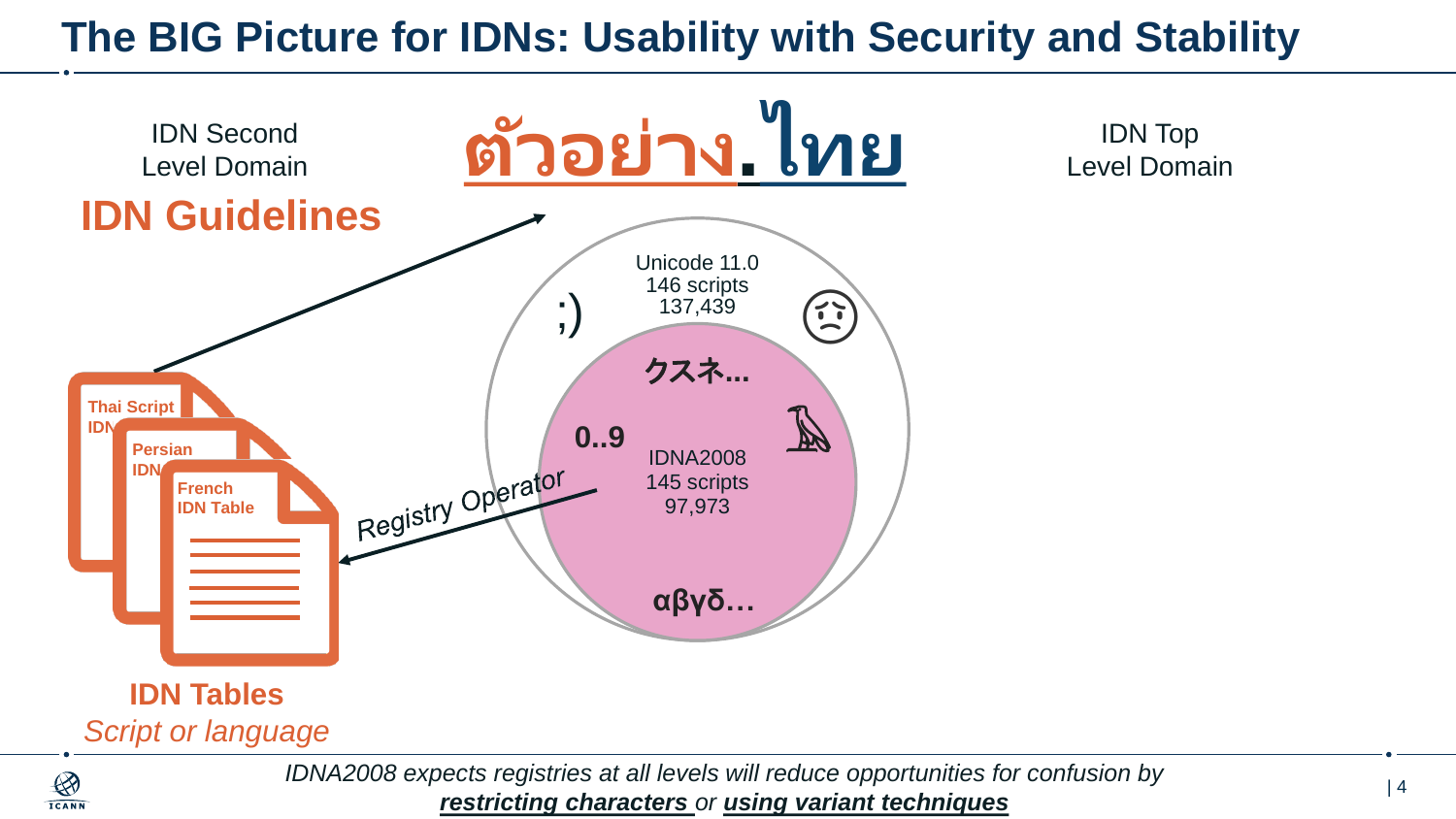## **The BIG Picture for IDNs: Usability with Security and Stability**



*IDNA2008 expects registries at all levels will reduce opportunities for confusion by restricting characters or using variant techniques*

 $\bigotimes$ **ICANN**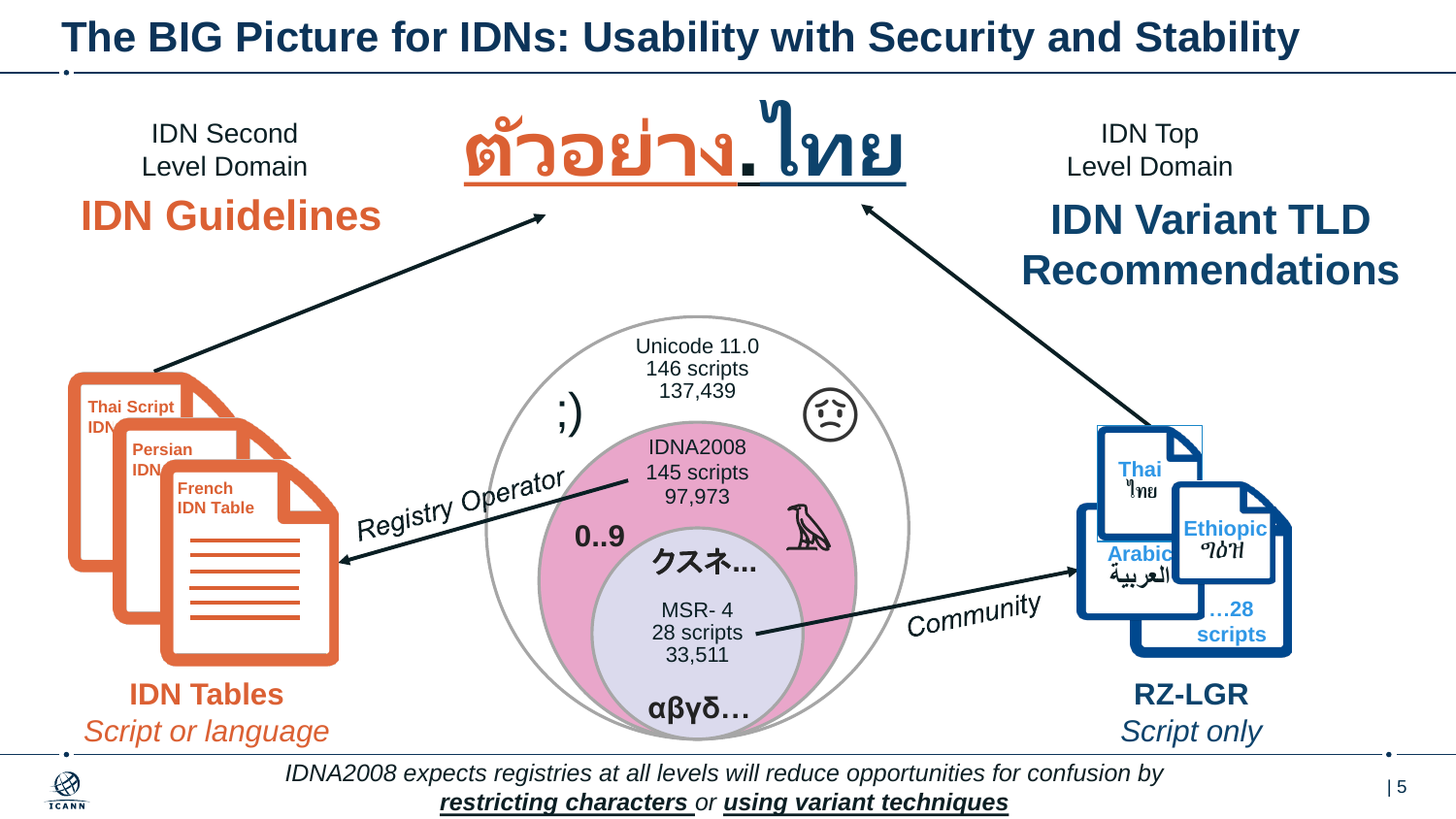## **Understanding IDN Variant TLDs**

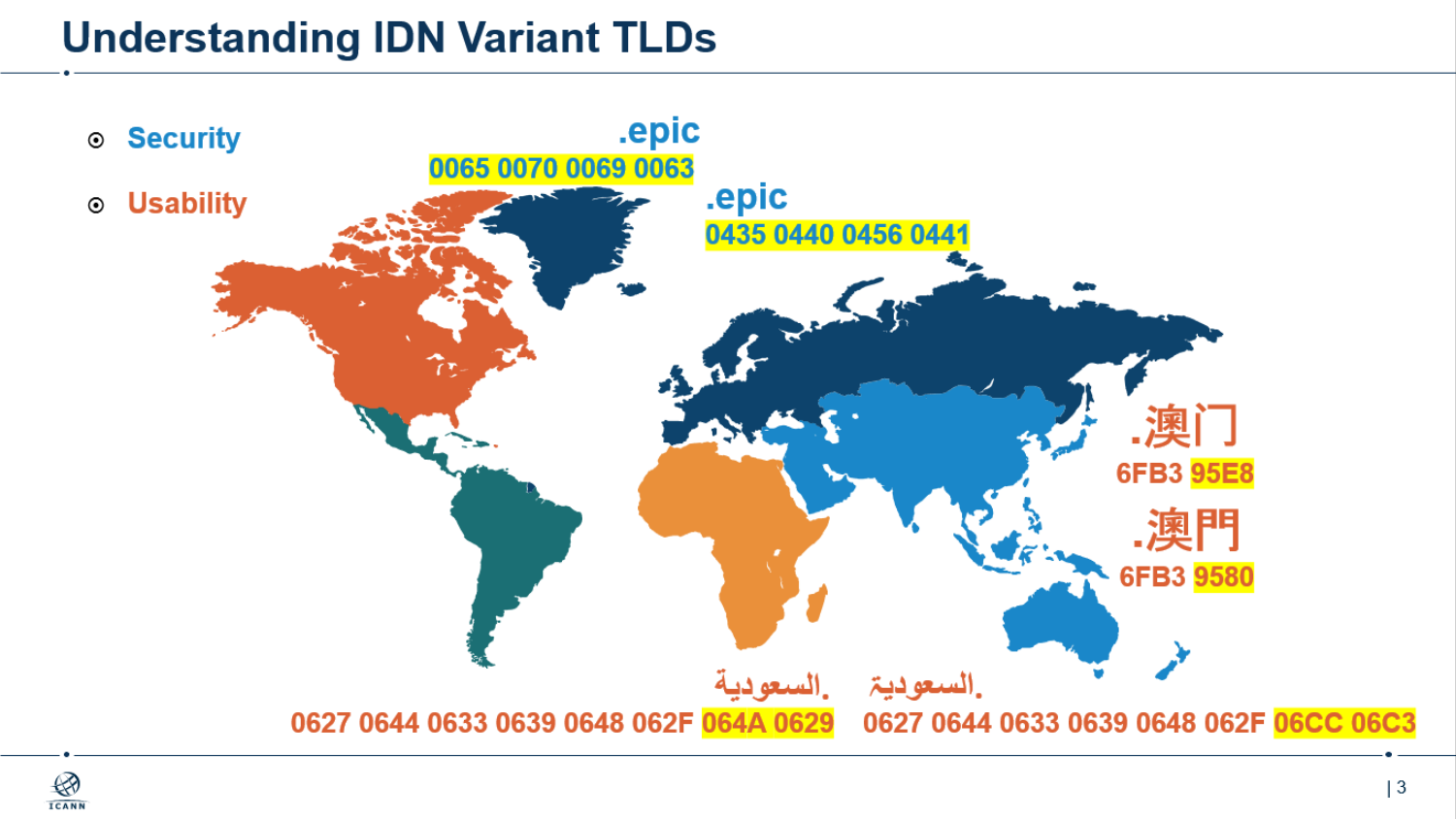## **Which Scripts have Variant Code Points?**

| ⊙ Arabic         |
|------------------|
| $\odot$ Armenian |

**Bengali**

**Cyrillic**

**Devanagari**

**Ethiopic**

**Georgian**

**Greek**

**Gurmukhi**

**Han**

**Hebrew**

**Japanese**

**Kannada**

**Khmer**

**Korean**

**Lao**

 **Gujarati Latin Thai**

 **Malayalam Myanmar**

**Oriya**

**Sinhala**

**Tamil**

**Telugu**

**Thaana**

**Tibetan** 

No variant code points Work in progress

Variant code points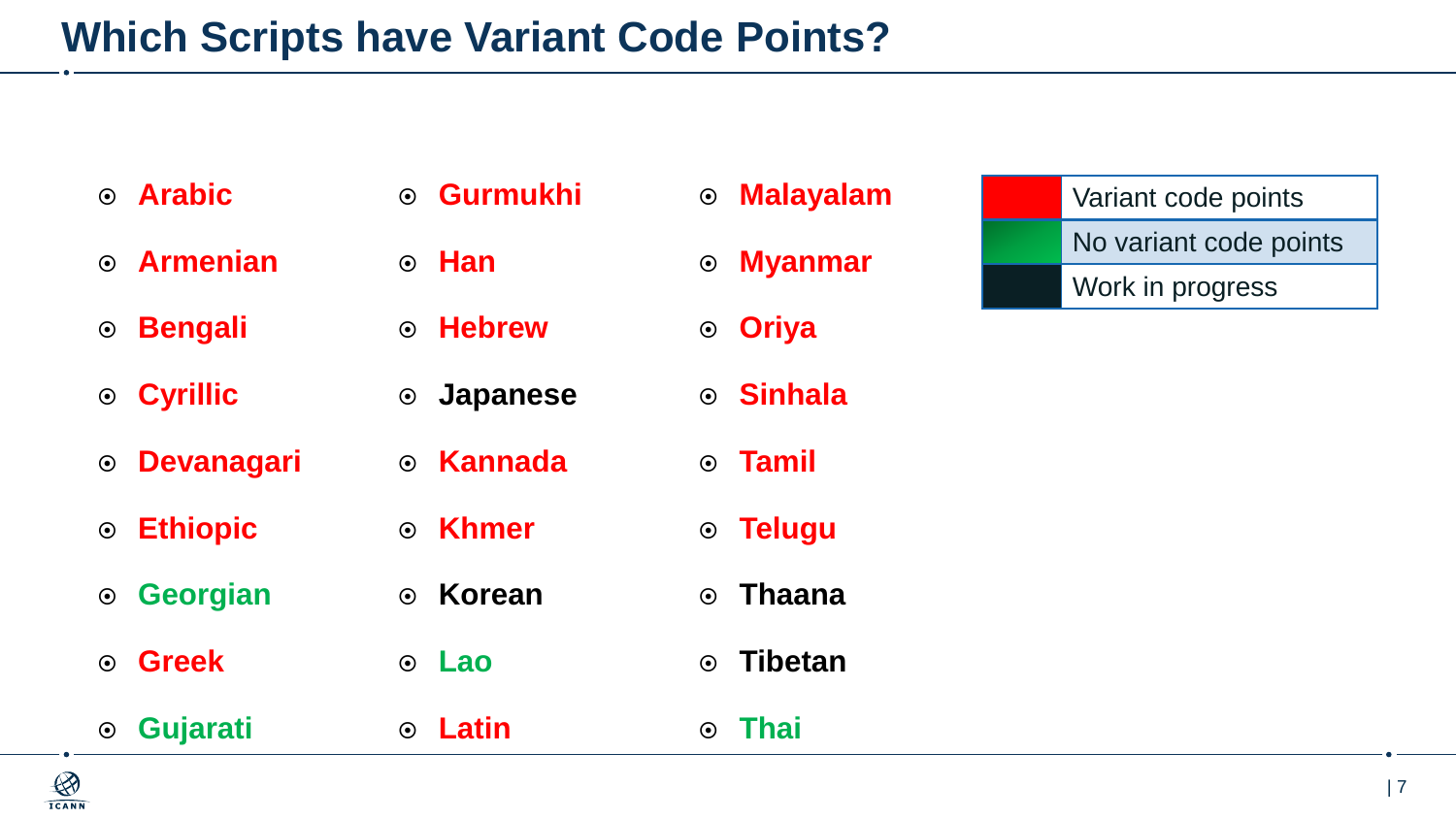- Variant labels are hard interpretation of "same" varies across script
- On 25 September 2010, the ICANN Board resolved:
	- **"No variants of gTLDs will be delegated through the New gTLD Program until appropriate variant management solutions are developed."**
- Undertook studies on [Arabic](http://archive.icann.org/en/topics/new-gtlds/arabic-vip-issues-report-07oct11-en.pdf), [Chinese](http://archive.icann.org/en/topics/new-gtlds/chinese-vip-issues-report-03oct11-en.pdf), [Cyrillic](http://archive.icann.org/en/topics/new-gtlds/cyrillic-vip-issues-report-06oct11-en.pdf), [Devanagari](http://archive.icann.org/en/topics/new-gtlds/devanagari-vip-issues-report-03oct11-en.pdf), [Greek,](http://archive.icann.org/en/topics/new-gtlds/greek-vip-issues-report-07oct11-en.pdf) and [Latin](http://archive.icann.org/en/topics/new-gtlds/latin-vip-issues-report-07oct11-en.pdf) scripts in 2011 to understand the variant phenomenon
- ⊙ Issues collated in the [Integrated Issues Report, IIR](https://www.icann.org/en/system/files/files/idn-vip-integrated-issues-final-clean-20feb12-en.pdf) (2012) identified following gaps:
	- **1. No definition of IDN variant TLDs**
	- **2. No IDN variant TLD management mechanism**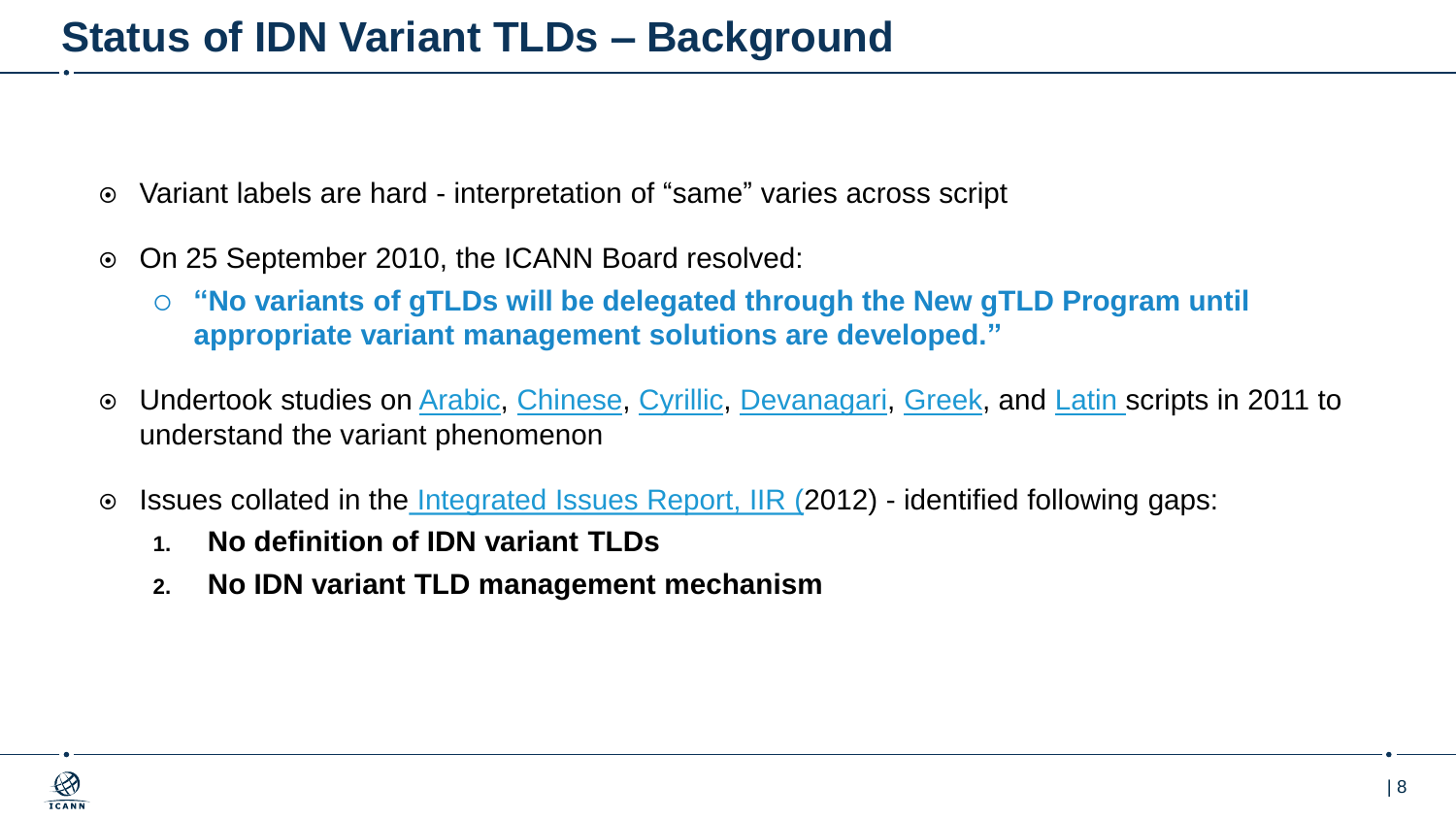- **Gap 1: No definition of variants**
- **Solution: Define using Root Zone** Language Generation Rules (RZ-LGR) Procedure – based on community input
	- $\circ$  On 11 April 2013, the ICANN Board [resolved](https://www.icann.org/resources/board-material/resolutions-2013-04-11-en#2.a) to implement the Procedure
	- O [RZ-LGR-2](https://www.icann.org/resources/pages/root-zone-lgr-2015-06-21-en) in August 2017 with Forming Arabic, Ethiopic, Georgian, Khmer, Lao and Thai scripts
	- 19 of 28 [proposals](https://www.icann.org/resources/pages/lgr-proposals-2015-12-01-en) published; other script panels working to develop RZ-LGR proposals

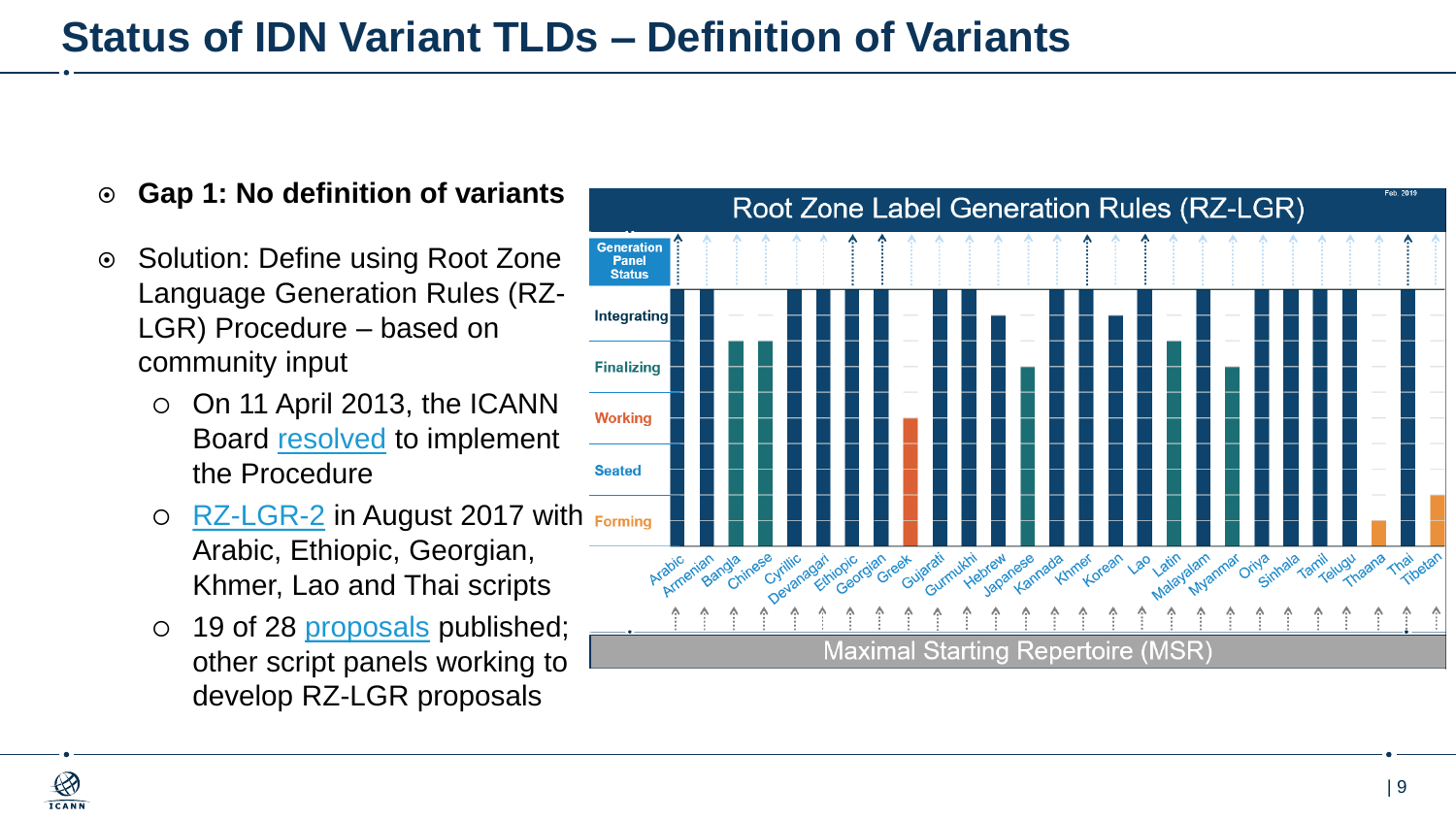#### **Gap 2: No IDN variant TLD management mechanism**

- ⊙ Solution: ICANN org developed a set of recommendations
	- Starting premises of the recommendations based on
		- IDNA 2008, [Integrated Issues Report,](https://www.icann.org/en/system/files/files/idn-vip-integrated-issues-final-clean-20feb12-en.pdf) [SAC 60](https://www.icann.org/en/system/files/files/sac-060-en.pdf)
	- Existing processes analyzed
		- New gTLDs Applicant Guidebook and IDN ccTLD Fast Track Process
	- A conservative solution proposed
		- Implemented for the first time, so conservatism to manage risks; allows to accommodate experience over time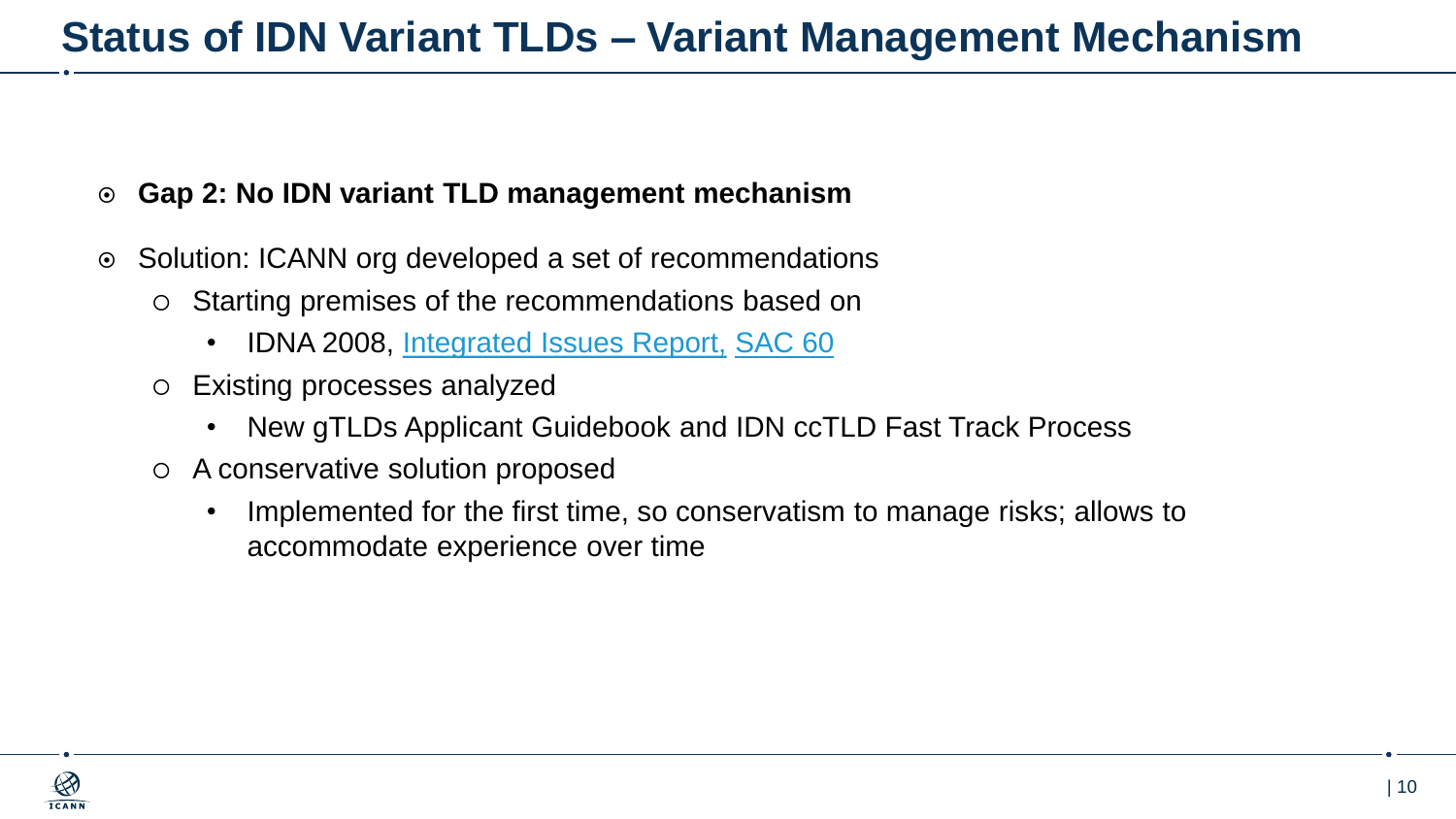## **Development of Recommendations under BIWG Guidance**



o Recommendations released for [public comment](https://www.icann.org/public-comments/managing-idn-variant-tlds-2018-07-25-en) in 25 July 2018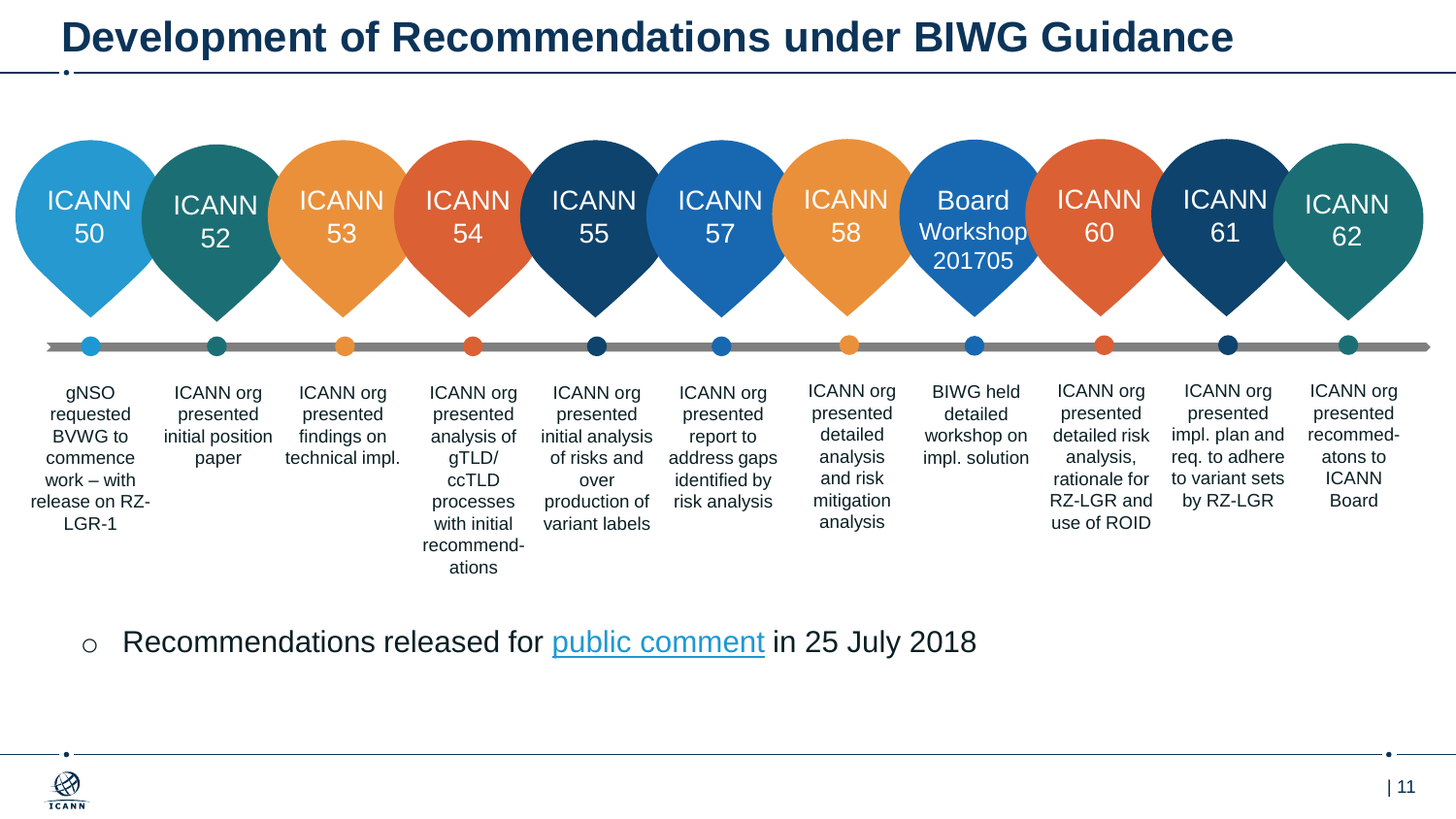## **Status of IDN Variant TLDs – Variant Management Mechanism**

- Six documents [published](https://www.icann.org/news/announcement-2019-02-05-en) on 5 February 2019:
	- 1. IDN Variant TLD Implementation [Executive Summary](https://www.icann.org/en/system/files/files/idn-variant-tld-exec-summary-25jan19-en.pdf)
	- 2. IDN Variant TLD Implementation [Motivation, Premises and Framework](https://www.icann.org/en/system/files/files/idn-variant-tld-motivation-premises-framework-25jan19-en.pdf)
	- 3. IDN Variant TLD Implementation [Recommendations and Analysis](https://www.icann.org/en/system/files/files/idn-variant-tld-recommendations-analysis-25jan19-en.pdf)
	- 4. IDN Variant TLD Implementation [Rationale for RZ-LGR](https://www.icann.org/en/system/files/files/idn-variant-tld-rationale-lgr-25jan19-en.pdf)
	- 5. IDN Variant TLD Implementation [Risks and their Mitigation](https://www.icann.org/en/system/files/files/idn-variant-tld-risks-mitigation-25jan19-en.pdf)
	- 6. IDN Variant TLD Implementation [Appendices \(A: Definitions, B: Use of ROID, C:](https://www.icann.org/en/system/files/files/idn-variant-tld-appendices-25jan19-en.pdf)  Limiting Allocated Variant TLDs)
- ⊙ Recommendations [approved](https://www.icann.org/resources/board-material/resolutions-2019-03-14-en#2.a) by ICANN Board on 14 March 2019
	- Requested GNSO and ccNSO to take these into account in policy development, in a consistent manner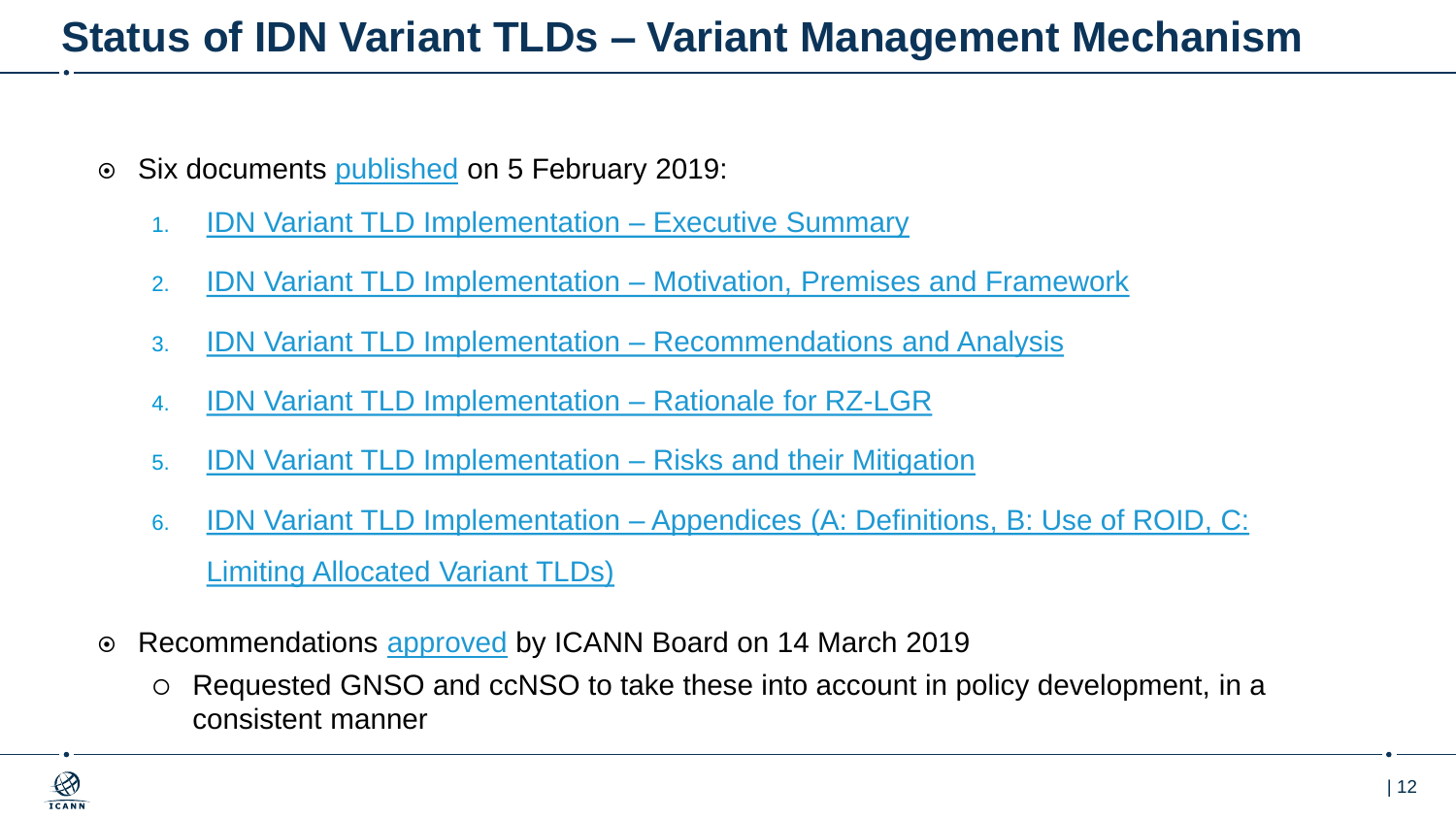## **Next Steps for GNSO Following the ICANN Board Resolution**

- Consider the recommendations and associated analysis for policy and procedures for IDN Variant TLDs
	- Nine recommendations
	- Analysis and impact
		- Application
		- **Delegation**
		- Operations
	- Associated materials
		- Rationale for RZ-LGR
		- Risks and mitigation
		- How to determine same registrant?
		- Minimizing variants for delegation
- Coordinate with ccNSO for a consistent solution for TLDs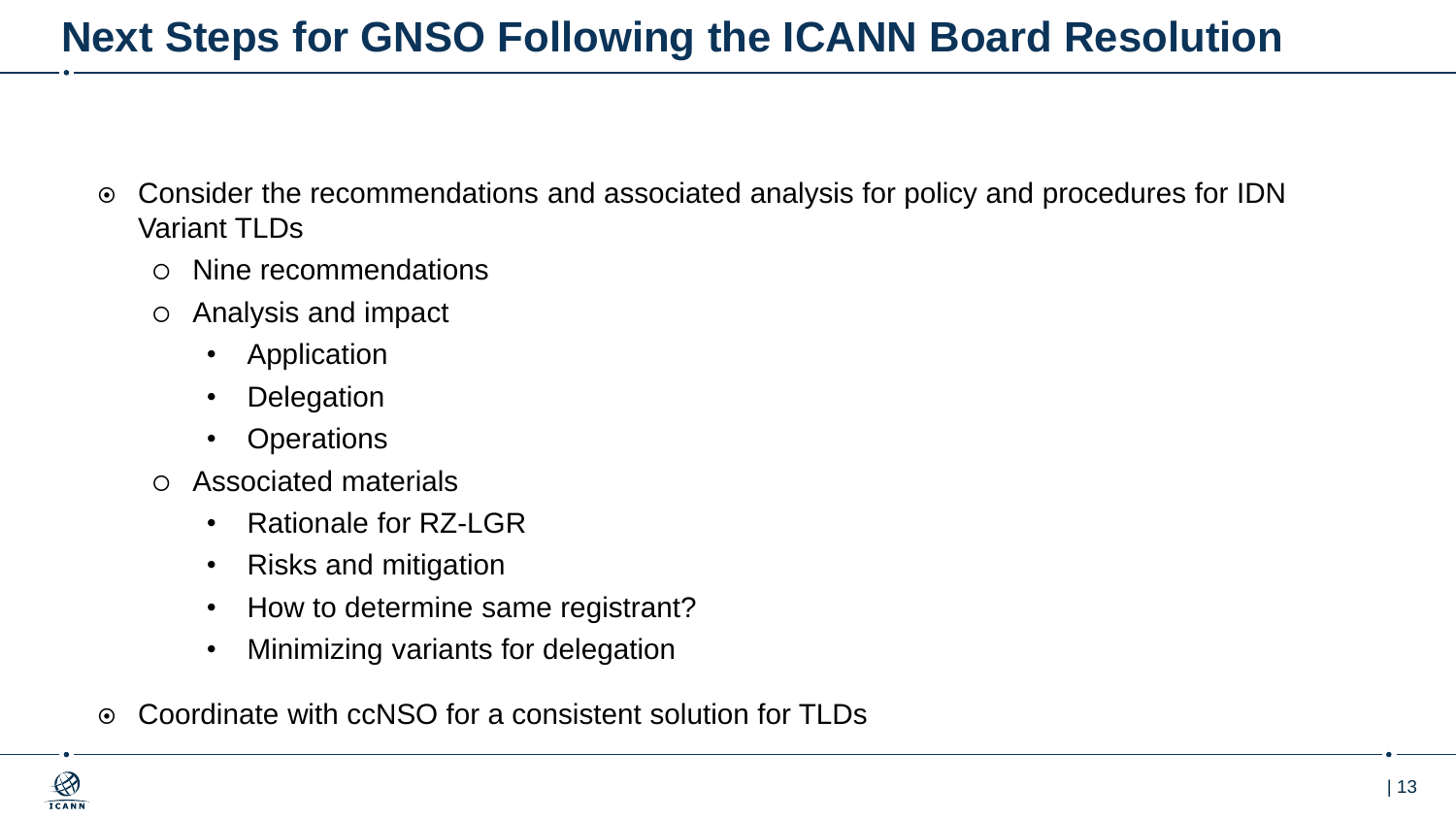## **Thank You**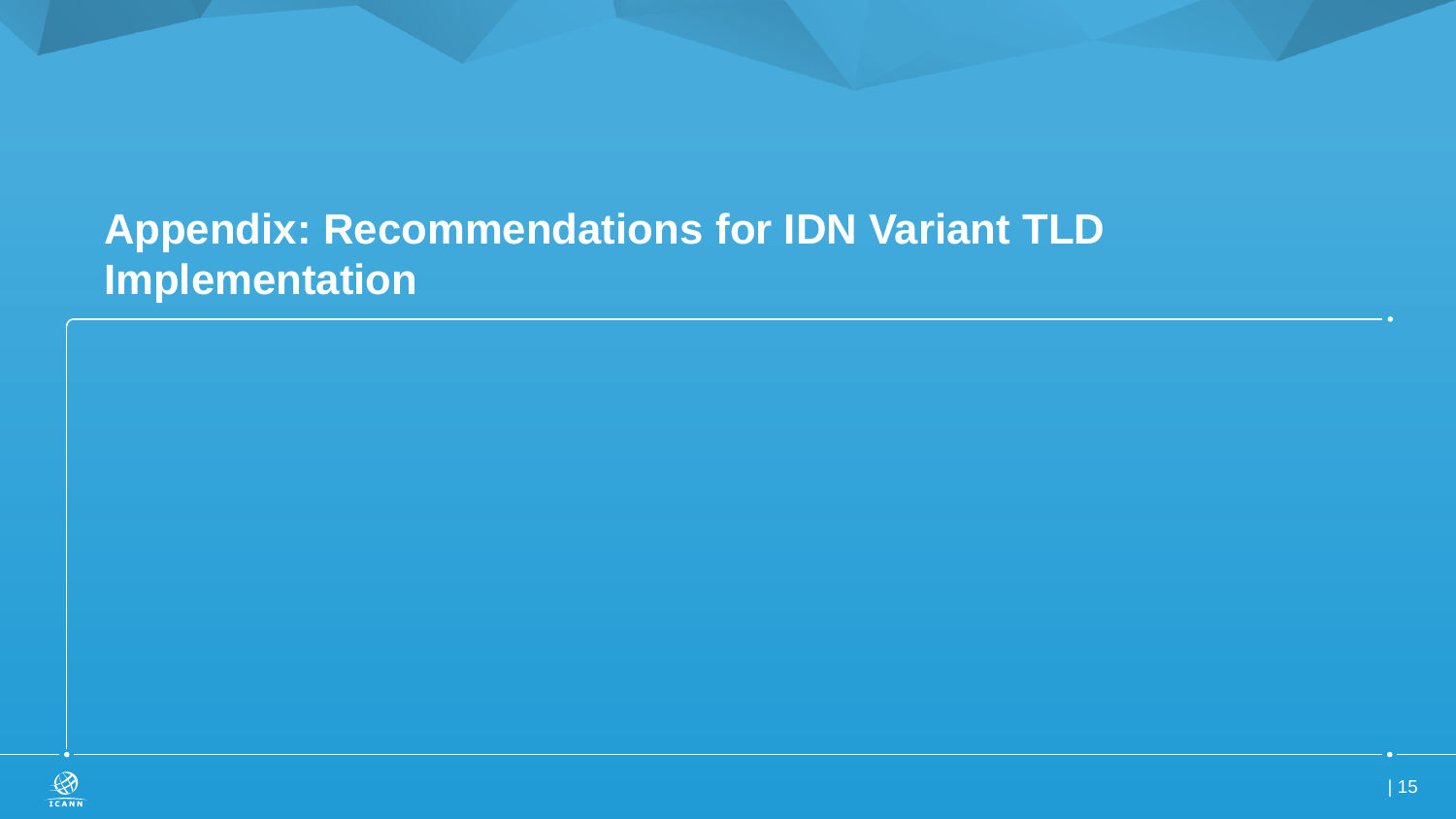## **Recommendations for IDN Variant TLDs**

|                             | <b>Administrative</b>                                                                                                                                                                                                                              | <b>Policy</b>                                                                                                                                                               | <b>Implementation</b> |
|-----------------------------|----------------------------------------------------------------------------------------------------------------------------------------------------------------------------------------------------------------------------------------------------|-----------------------------------------------------------------------------------------------------------------------------------------------------------------------------|-----------------------|
| Root Zone                   | <b>Rec.2</b> Variant TLDs allocated to same<br>entity: $\{t1, t1v1, \}$<br><b>Rec.7</b> Variant TLDs operated by same<br>registry service providers                                                                                                | <b>Rec.1</b> Root Zone Label<br><b>Generation Rules (RZ-LGR)</b><br>the only source for valid TLDs<br>and their variant labels                                              | <b>None</b>           |
| Second Level                | <b>Rec.3</b> Same label under variant TLDs<br>registered to the same entity: s1.t1<br>and $s1.t1v1$<br><b>Rec.4</b> Second-level variant labels<br>under variant TLDs registered to the<br>same entity: s1.t1, s1v1.t1, s1.t1v1<br>and $s1v1.t1v1$ | <b>Rec.5</b> Variant labels allocatable<br>or activated under variant TLDs<br>not necessarily same<br><b>Rec.6</b> Second-level IDN tables<br>under variant TLDs harmonized | <b>None</b>           |
| Subordinate<br><b>Zones</b> | <b>None</b>                                                                                                                                                                                                                                        | <b>None</b>                                                                                                                                                                 | <b>None</b>           |

Additional at Root Zone and Second Level:

*Rec.8 Existing policies and procedures updated to accommodate these recommendations Rec.9 All other existing top-level and second-level policies apply, unless identified otherwise*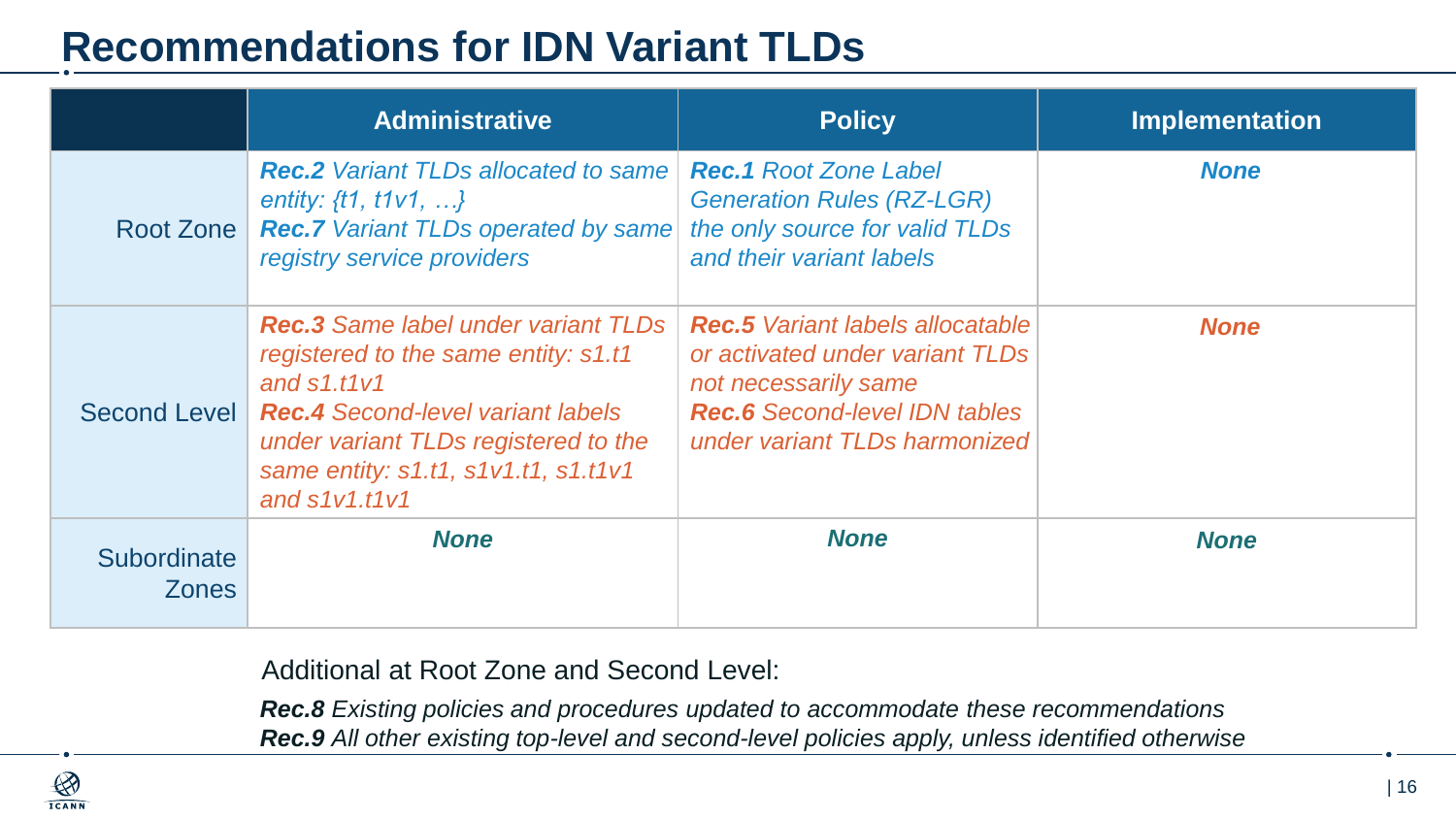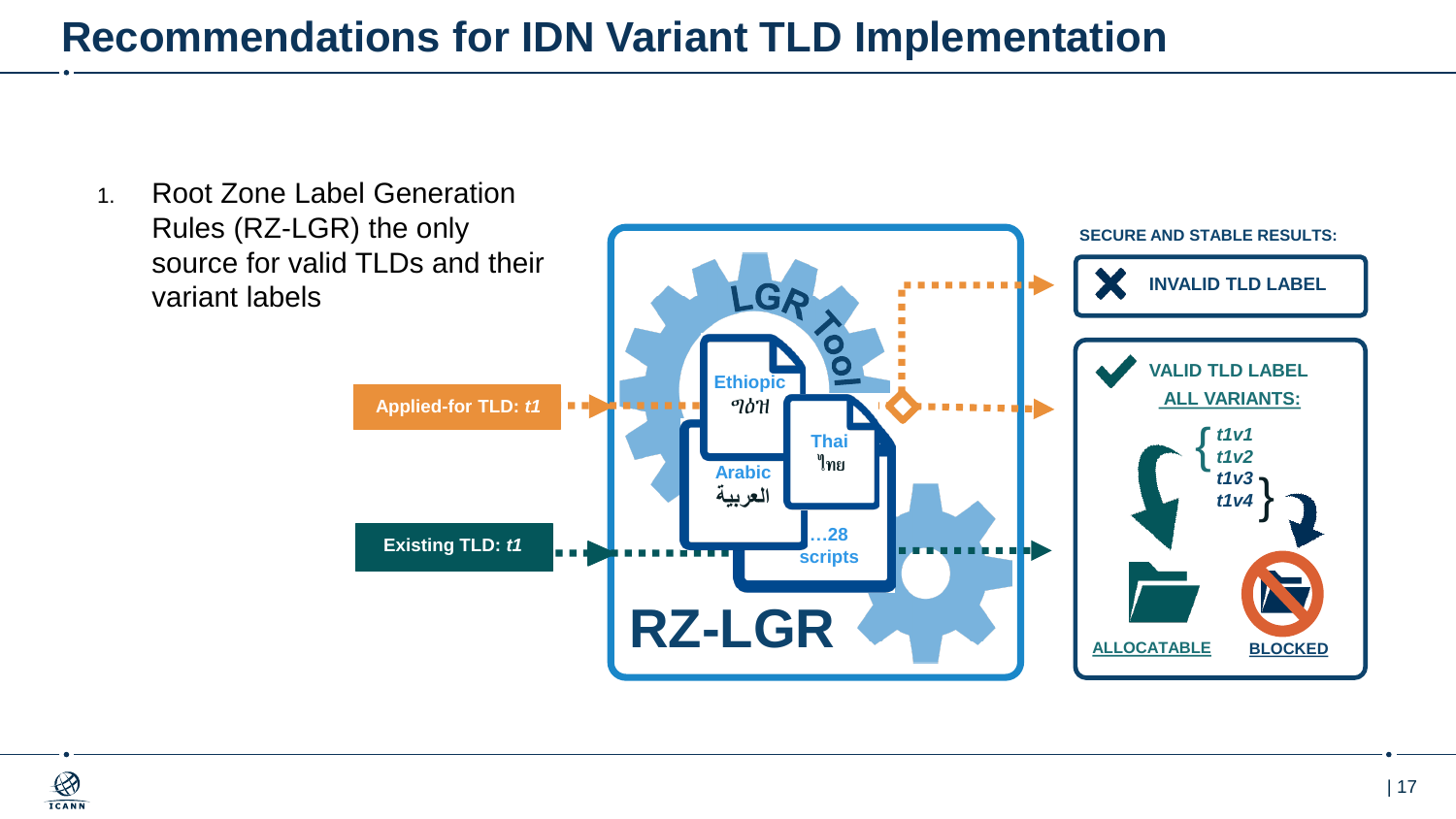2. Variant TLDs allocated to same entity:  $\{11, 11 \vee 1, ...\}$ 

*t = top-level domain label v = variant label*

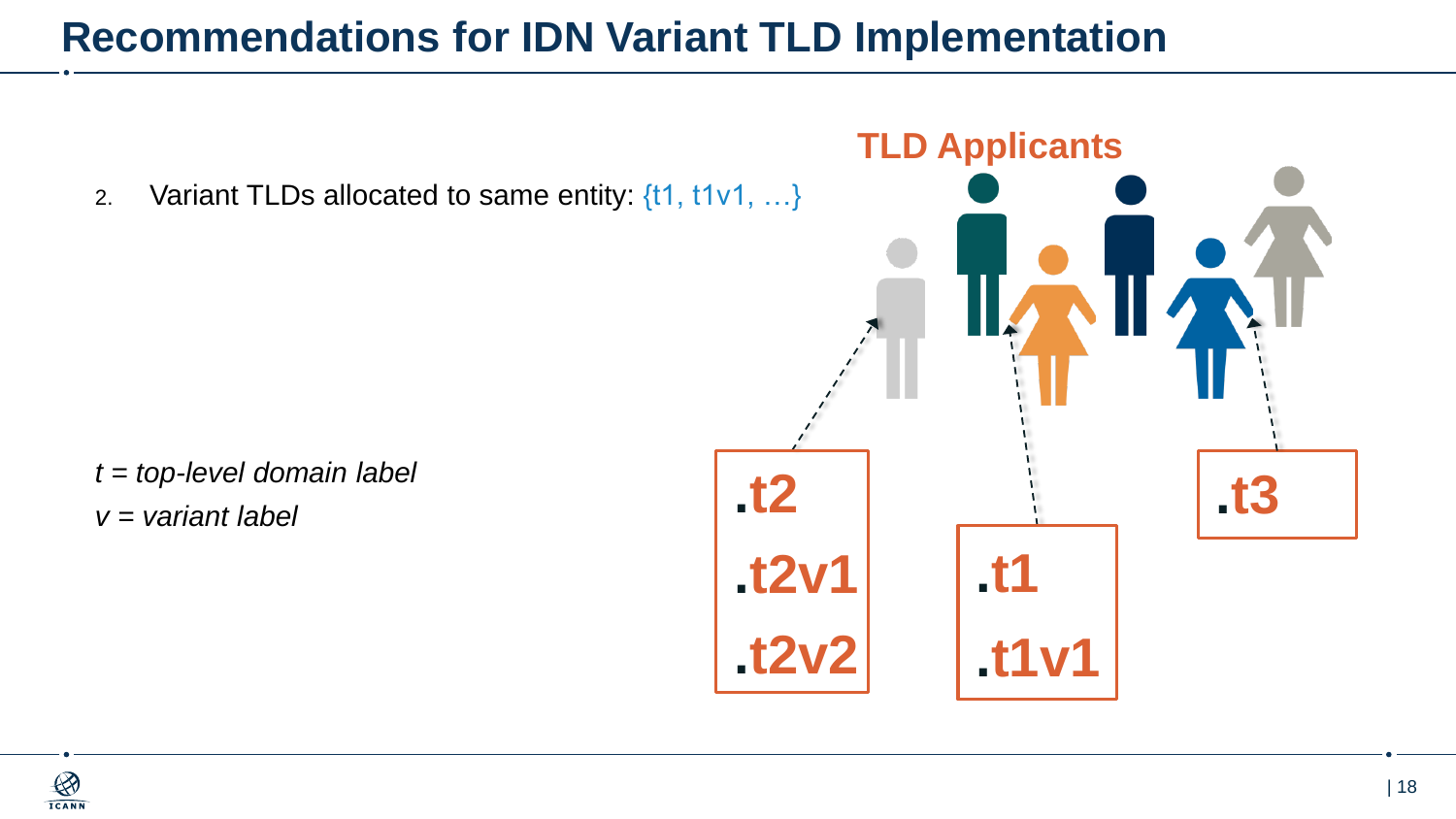3. Variant TLDs operated by same registry service providers

*t = top-level domain label v = variant label*



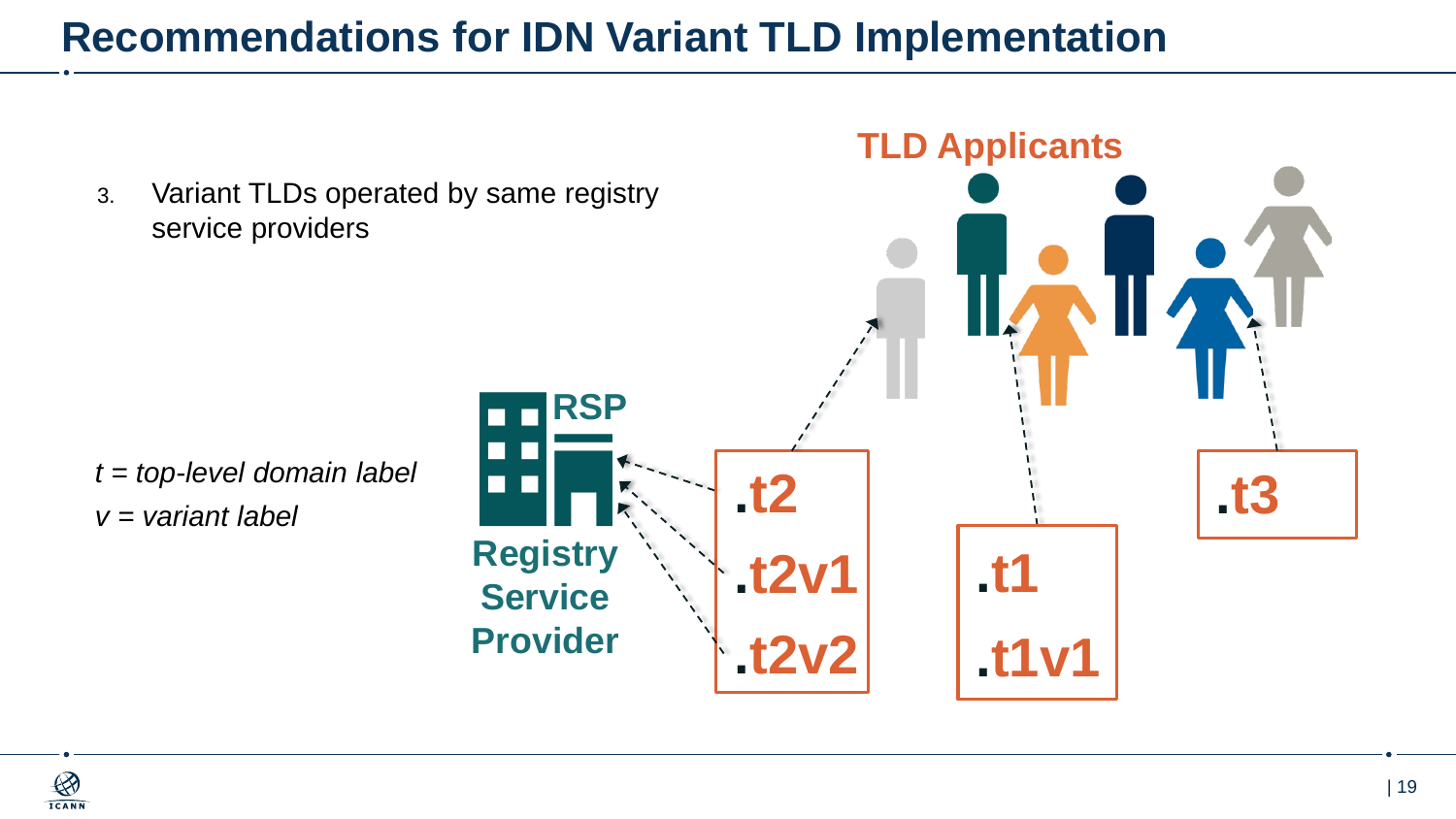4. Same second-level label under variant TLDs registered to the same entity: s1.t1 and s1.t1v1

*t = top-level domain label s = second-level domain label v = variant label*

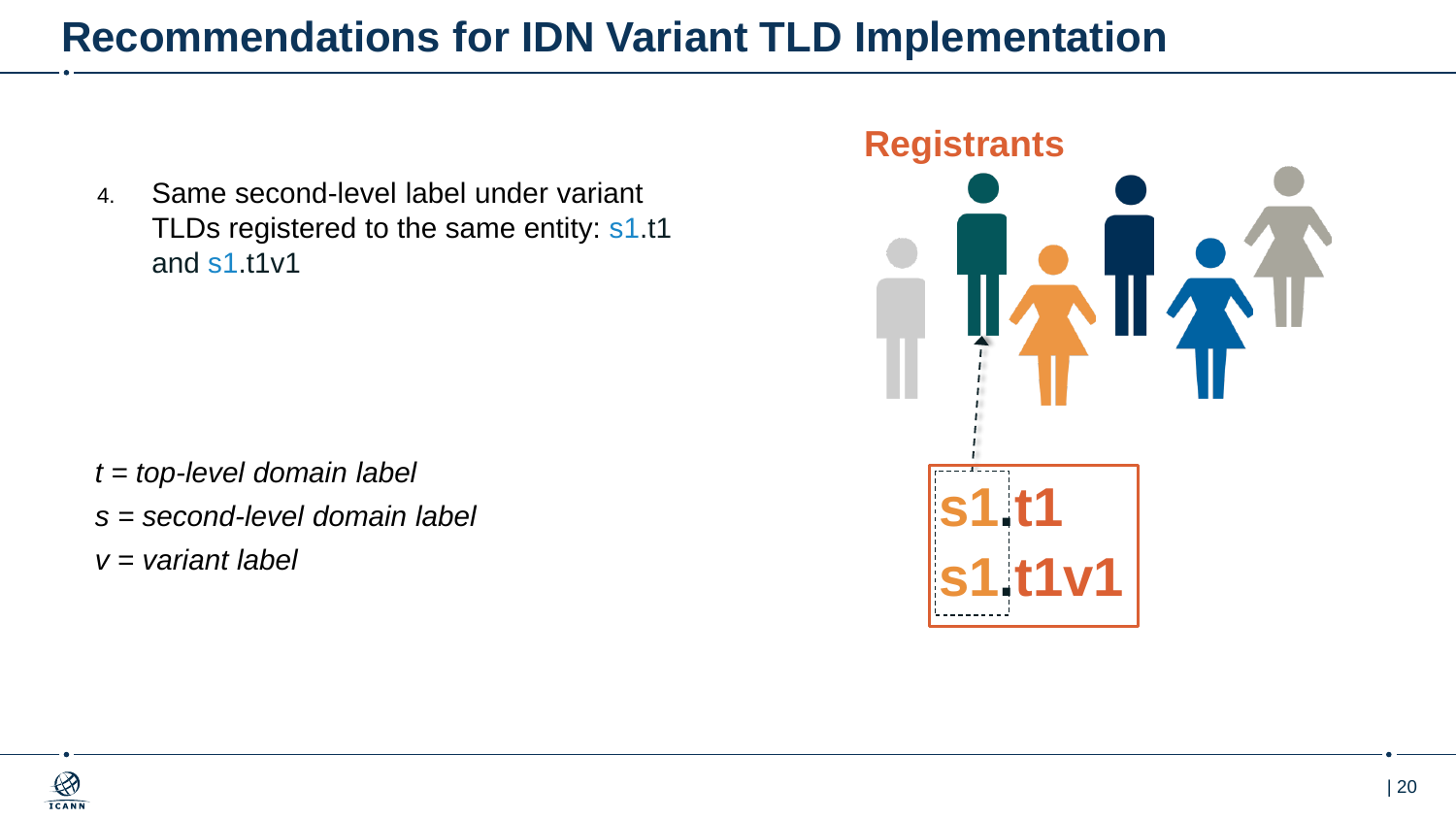5. Second-level variant labels under variant TLDs registered to the same entity: s1.t1, s1v1.t1, s1.t1v1 and s1v1.t1v1

*t = top-level domain label s = second-level domain label v = variant label*



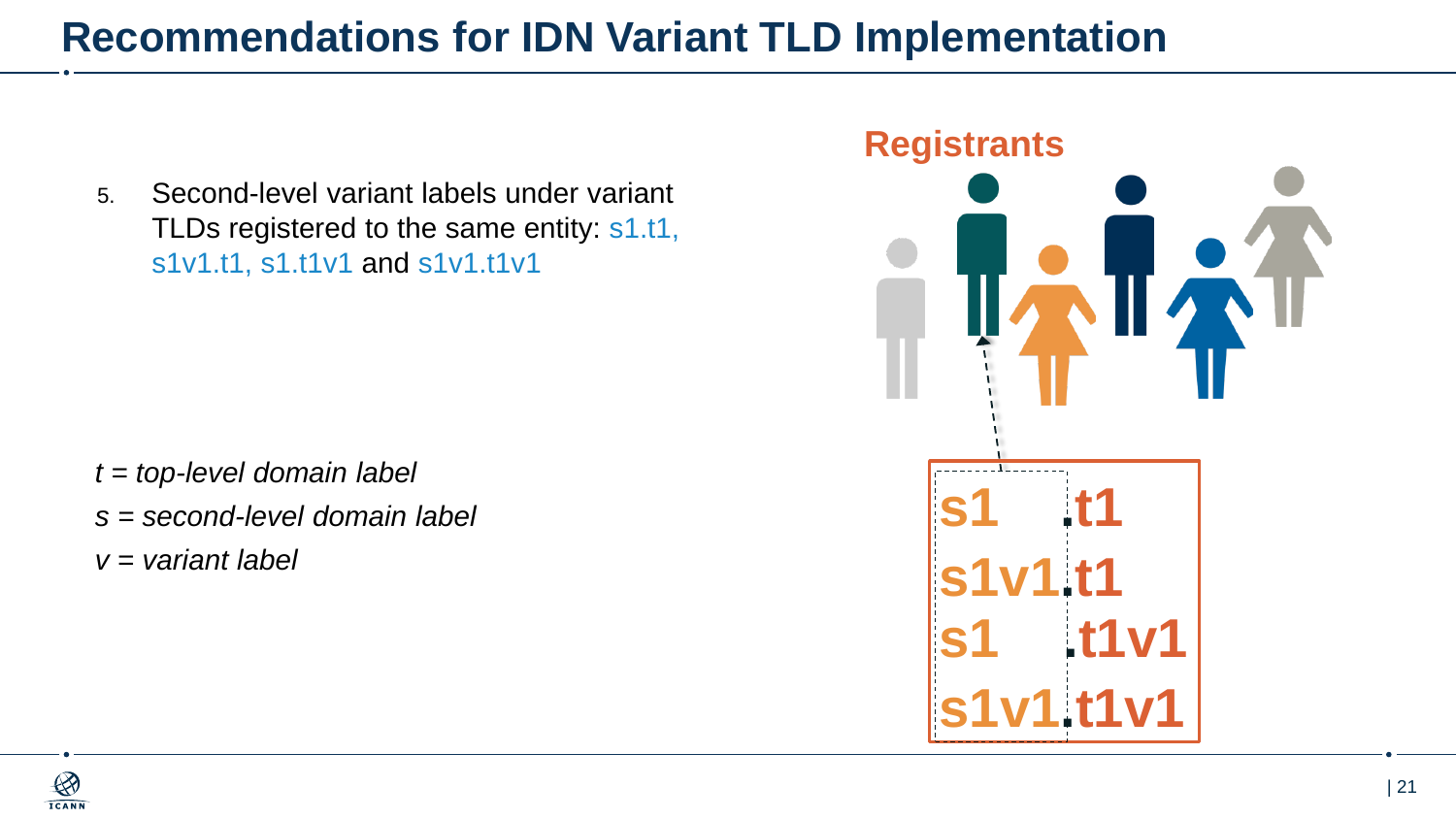6. Second-level variant labels allocatable or activated under variant TLDs not necessarily exactly the same

*t = top-level domain label s = second-level domain label v = variant label*



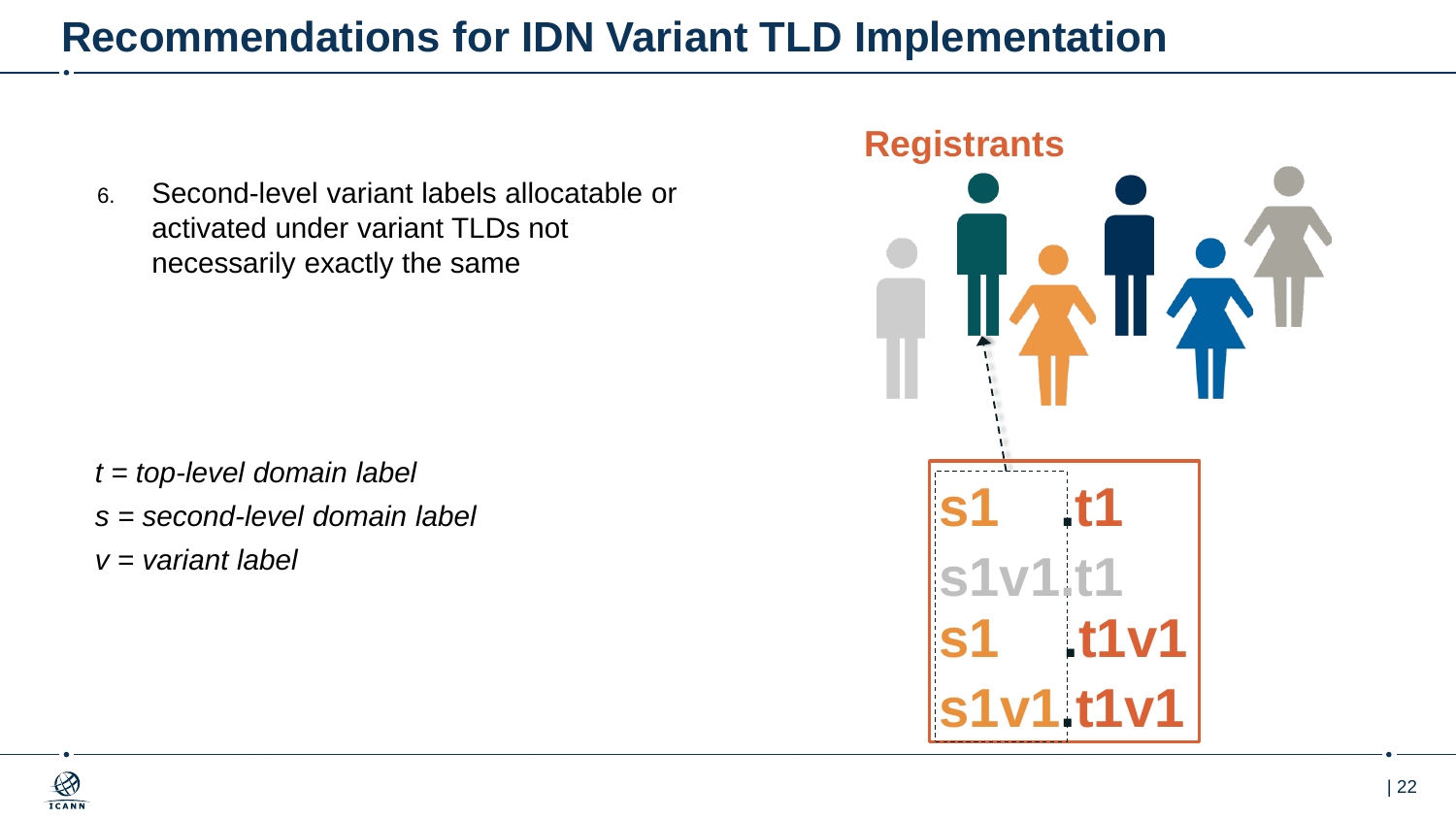7. Second-level IDN tables under variant TLDs harmonized. If {s1, s1v1,…} are variant labels under t1, then they can never be non-variant labels under t1v1.